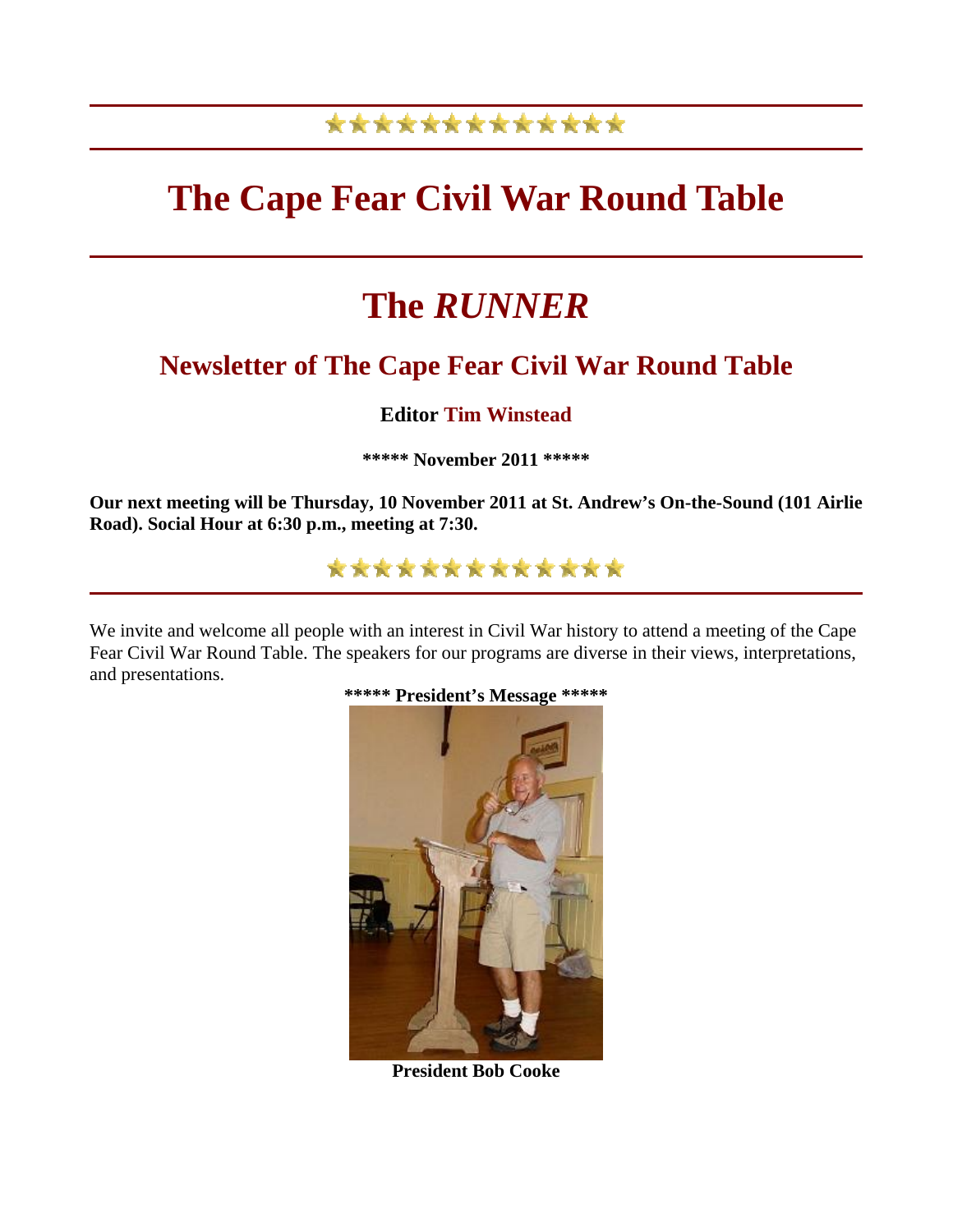Please join us on 10 November for another great presentation. The season began with a talk by Don Wilkinson about his blockade-running ancestor, Lt. John Wilkinson. It continued in October with our own (past president) Dr. Chris Fonvielle, who spoke on Timothy O'Sullivan and the photographs O'Sullivan took of Fort Fisher in 1865. In November, Suzy Barile will present a story of two very different people who fell in love in the days after the close of the Civil War.

Kudos and thanks to the new Steering Committee members – **Linda Lashley** (who will assist Bruce Patterson in Treasurer/Membership), **Martha Watson** (Publicity), and **John Moore** (Refreshments). Remember, when you mention the RT to friends and neighbors, invite them to attend a meeting.

Bob Cooke



#### **\*\*\*\*\* November Program** \*\*\*\*\*

## **Undaunted Heart: The True Story of a Southern Belle & a Yankee General**

**Suzy Barile** will make a presentation based upon her book about the unlikely relationship that developed between Ella Swain and Union General Smith Atkins. Set in Chapel Hill and Freeport, Illinois immediately following the end of the Civil War, Braile will share the story that forever changed her family's history.

From [http://www.blairpub.com/alltitles/undauntedheart.htm:](http://www.blairpub.com/alltitles/undauntedheart.htm)

When a brigade of General Sherman's victorious army marched into Chapel Hill the day after Easter 1865, the Civil War had just ended and President Abraham Lincoln had been assassinated. Citizens of the picturesque North Carolina college town had endured years of hardship and sacrifice, and now the Union army was patrolling its streets. One of Sherman's young generals paid a visit to the stately home of David Swain, president of the University of North Carolina and a former governor of the state, to inform him that the town was now under Union occupation.

Against this unlikely backdrop began a passionate and controversial love story still vivid in town lore. When President Swain's daughter Ella met the Union general, life for these two young people who had spent the war on opposite sides was forever altered.

General Smith Atkins of Illinois abhorred slavery and greatly admired Abraham Lincoln. Spirited young Ella Swain had been raised in a slave-owning family and had spent the war years gathering supplies to send to Confederate soldiers.

But, as a close friend of the Swains wrote, when Atkins met Ella, the two "'changed eyes' at first sight and a wooing followed."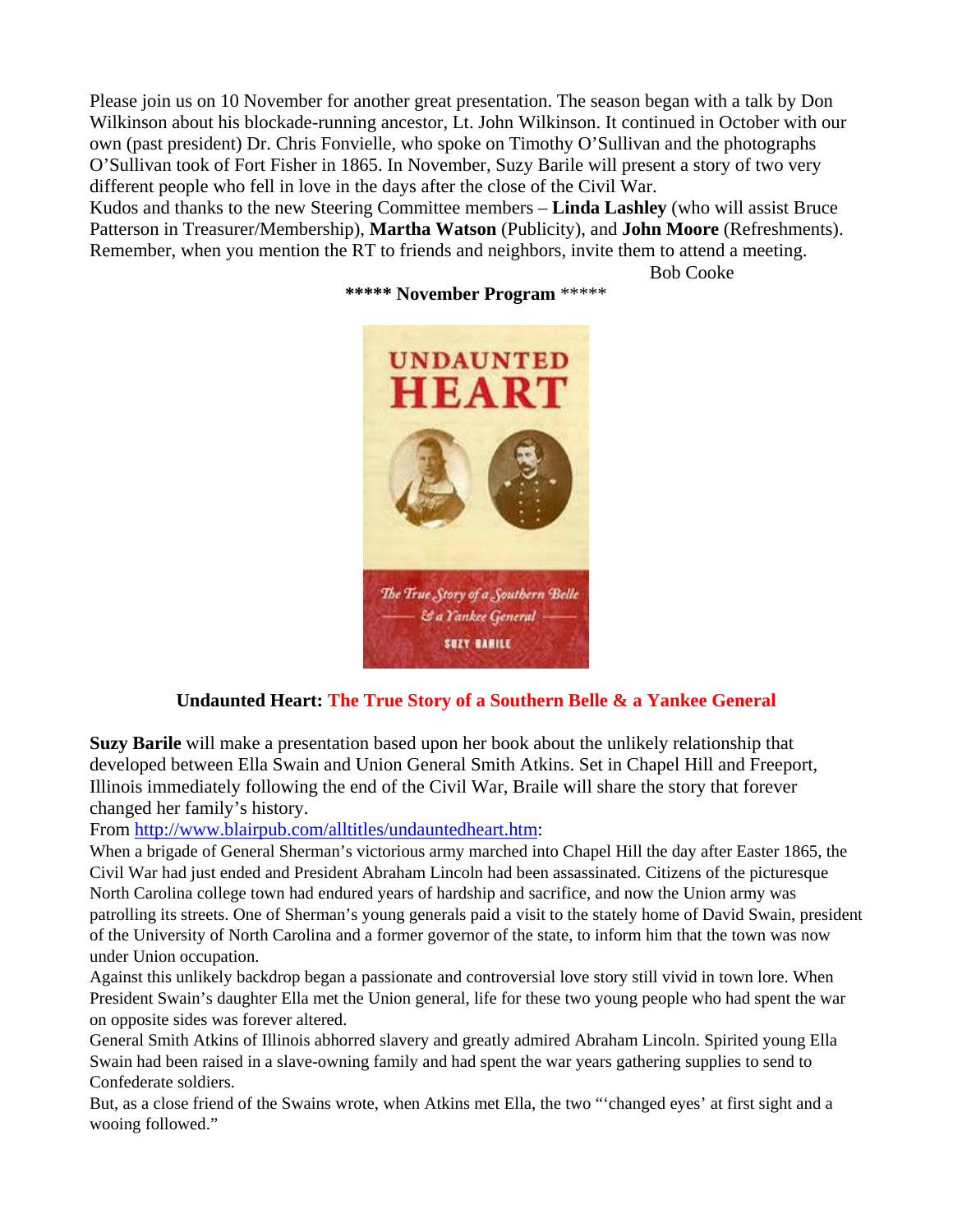The reaction of the Swains and fellow North Carolinians to this North-South love affair was swift and often unforgiving.

In *Undaunted Heart: The True Story of a Southern Belle & a Yankee General*, author Suzy Barile, a great-greatgranddaughter of Ella Swain and Smith Atkins, tells their story, separating facts from the elaborate embellishments the famous courtship and marriage have taken on over the generations. Interwoven throughout *Undaunted Heart* are excerpts from Ella's never-before-published letters to her parents that reveal a loving marriage that transcended differences and scandal.



#### **Suzy Barile**

Following a 25-year career as a newspaper reporter and editor, **Suzy Barile** currently teaches English and journalism at Wake Tech Community College in Raleigh, North Carolina. She is a graduate of the School of Journalism and Mass Communications at the University of North Carolina at Chapel Hill, and she holds a master's degree in education from North Carolina State University. She contributed to the *North Carolina Encyclopedia* (ed. William S. Powell) and the *Book of American Traditions* (ed. Emyl Jenkins). In 2001, she won a Paul Green Multi-Media Award from the N.C. Society of Historians for her presentation of "The Governor's Daughter and The Yankee General." She lives in Cary, North Carolina.

#### Editor

## **\*\*\*\*\* Trivia Questions November 2011 \*\*\*\*\***

**1 –** On April 15, 1861, President Abraham Lincoln issued a proclamation calling for 75,000 volunteers "to cause the laws to be duly executed." Smith D. Atkins, States' Attorney for the Fourteenth Judicial Circuit of Illinois, was in the courtroom when a telegram was received that announced Lincoln's proclamation. Atkins, an ardent supporter of Lincoln during the 1860 presidential contest, immediately took action in support of the president. What action did Atkins take?

**2–** Atkins saw early service at Fort Donelson and Pittsburg Landing where he received notice for his personal bravery and conspicuous service. After his resignation for ill heath and a period of convalescence, Atkins returned to the army and progressed in rank. By the beginning of the Atlanta Campaign of 1864, Colonel Atkins was in command of a cavalry unit. Atkins was in command of Judson Kilpatrick's 2<sup>nd</sup> Brigade when Sherman began his March to the Sea. By the time Sherman took Savannah, Atkins had become a Brevet Brigadier General. At what location in North Carolina did Atkins find himself in a difficult "gap" that required his skills as a leader?

**3** – A soldier in the 92<sup>nd</sup> Illinois remembered Atkins as having "a slick tongue and was fond of speech making." Atkins's skill with speech was evident in that he could talk the daughter of a Southern slaving owning family into marrying him and moving to Illinois. Who else in the Swain family did Atkins convince to relocate to Illinois?

**4 –** After the *Lilian* was captured off Wilmington on August 24, 1864, Acting Volunteer Lieutenant Thos. C. Dunn of the United Sates Navy questioned the captain, mate, and chief engineer of the captured ship. Dunn's examination of these officers learned what each man would be paid for successfully running through the blockade. What was each man to have been paid for their run?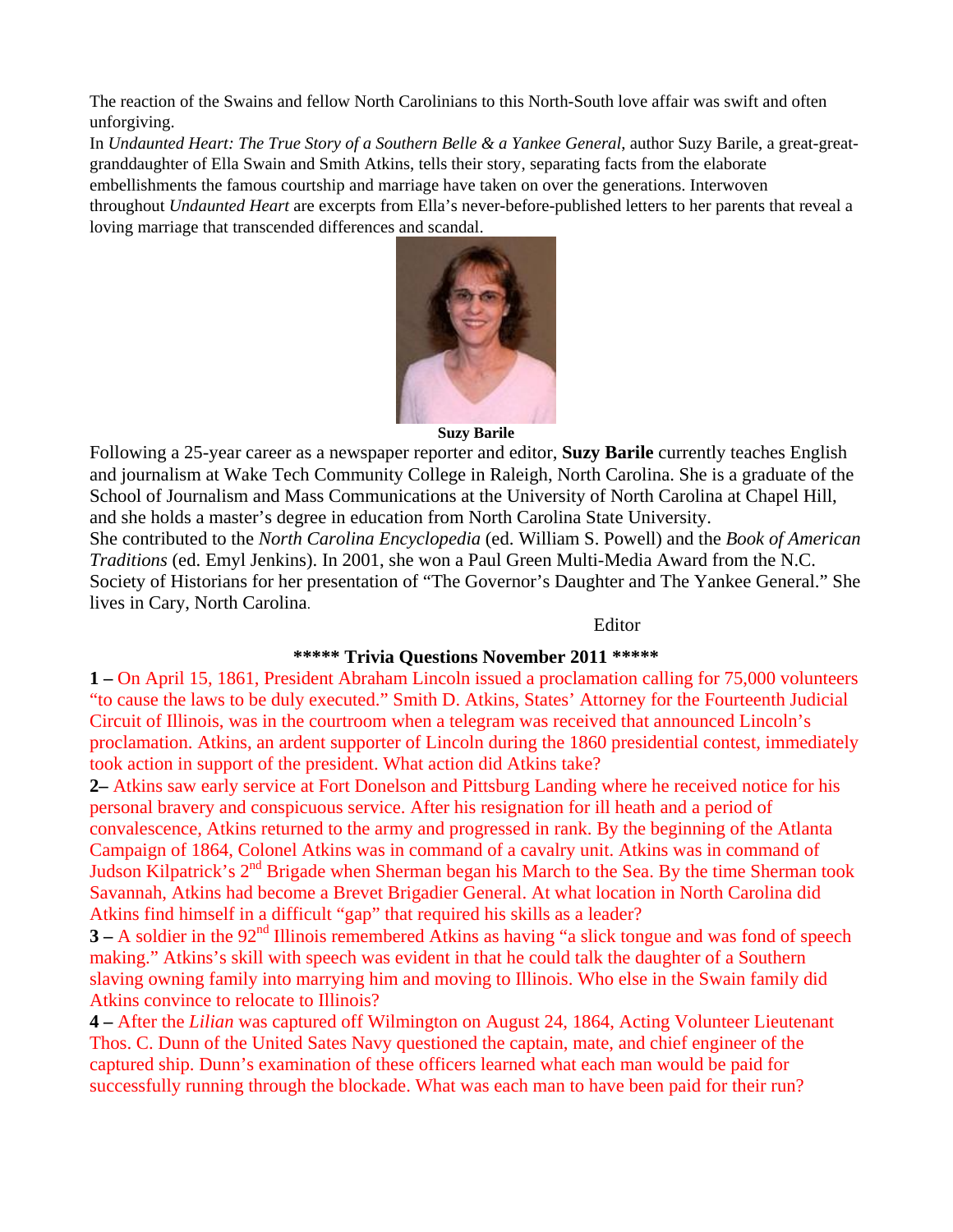**5 –** Fort Fisher's Battery Meade (Hospital) was named for Confederate engineer, Richard K. Meade. Captain Meade had an unusual entry on his resume. Have any idea about Meade's unusual qualification?

**6 –** How many pictures did Dr. Fonvielle discover during his thirty year search for additional O'Sullivan photographs?

# \*\*\*\*\* **Member News** \*\*\*\*\*

If you have member news that you think would be of interest to CFCWRT membership, let me know about it.

**1 –** The CFCWRT is pleased to welcome the following new member: **Vic Venters**.

**2 –** The Friends of the Hunley acknowledged receipt of a memorial donation for Charles Watson made by the Cape Fear Civil War Round Table. Thank you to all who contributed to this memorial donation.

**3 – Bob Maffitt, Wallace Rueckel, John Monroe,** and **Mike Powell** visited the Richmond battlefields with the Brunswick Round Table.

#### **\*\*\*\*\* November 1861 \*\*\*\*\***

November 1861 saw a turn in the weather for the worse and as was to become a norm in the American Civil War, the winter months saw little military activity. However, the suffering of the soldiers in the field increased and disease was as much an enemy for the soldier as was his opponent in the field.

November 1<sup>st</sup>: General McClellan, aged 35, took up his post as overall commander of the United States Army. General Frémont agreed to an exchange of prisoners in Missouri – but such action could only be carried out with the express support of the President.

November  $2<sup>nd</sup>$ : General Frémont was formally relieved of his command and was replaced by General David Hunter.

November 3<sup>rd</sup>: Jefferson Davis and his senior army commanders disagreed on how the Confederacy should proceed. His major opponent was General Beauregard. Jefferson tried to bring onto his side commanders he felt shared his views such as General Robert E Lee.

November  $4<sup>th</sup>$ : A Union naval force arrived at Port Royal Bar. An anchorage here gave the Unionists dominance along the whole coast of South Carolina and allowed the blockade to be better enforced.

November 6<sup>th</sup>: Jefferson Davis was elected to a six-year term as President of the Confederacy. Alexander Stephens was appointed Vice-President.

November  $7<sup>th</sup>$ : A battle at Belmont, Missouri, left about 100 Unionist and 261 Confederate soldiers dead. Over 1000 men were reported as missing from both sides.

November  $8<sup>th</sup>$ : Two Confederate commissioners (John Slidell and James Mason) joined a British ship, the 'Trent', in Havana en route to the UK. In international waters, the 'USS San Jacinto', forced the 'Trent' to heave to and surrender Slidell and Mason. Once this is done, the 'Trent' was allowed to continue with both men's families on board – but not them.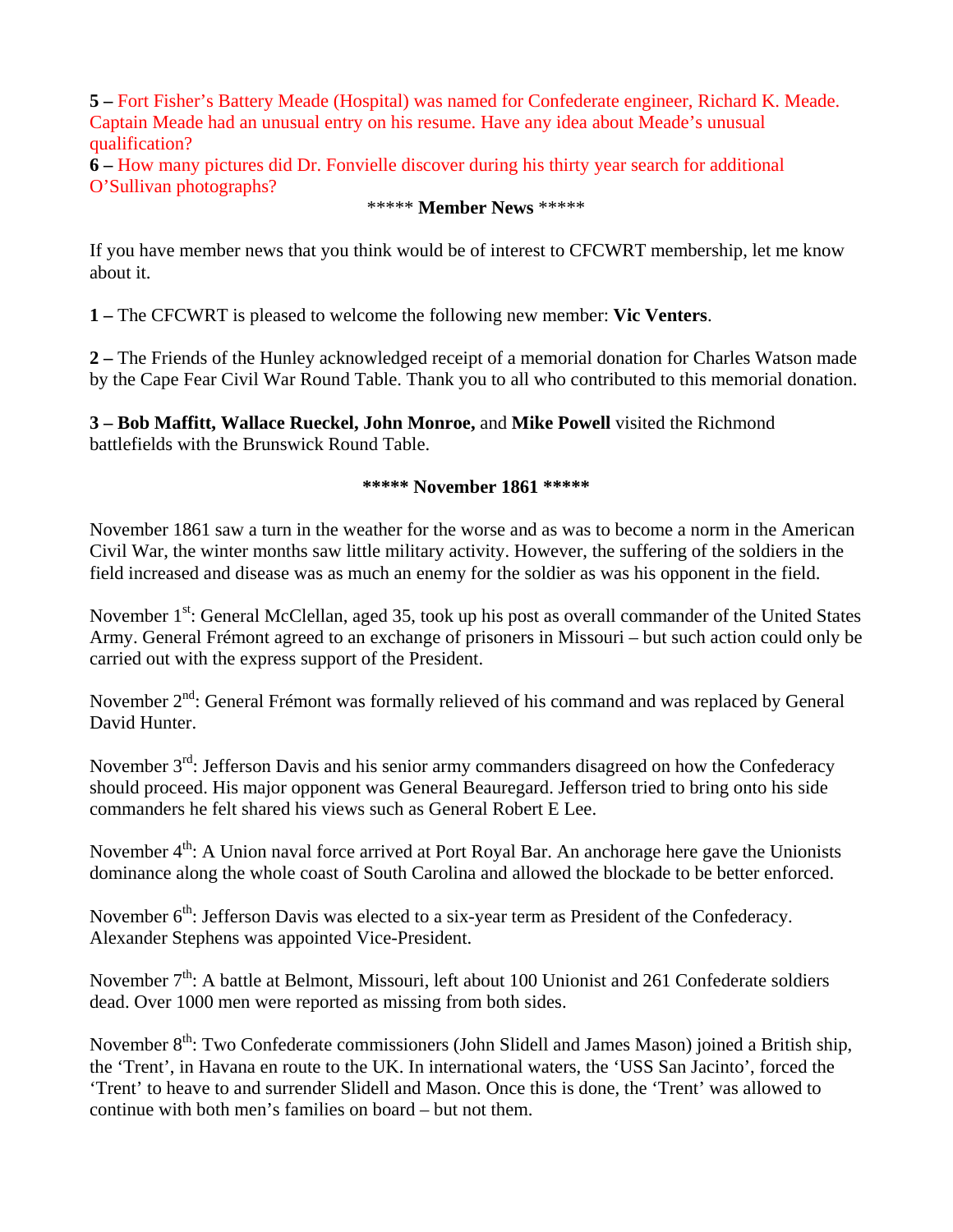November  $12^{th}$ : McClellan announced a major shake-up of the Union command structure. The Department of the West was split into three new departments – New Mexico, Kansas and Missouri. Previously one man had commanded all of these. Now, each new department had a new commander.

November 15<sup>th</sup>: Slidell and Mason were landed at Fortress Monroe, Virginia. Political bigwigs in Washington DC were quick to congratulate Captain Wilkes of the 'USS San Jacinto' with some even suggesting that the 'Trent' itself should have been taken in as well. However, once the celebrations died down it became apparent that Wilkes had acted as he did in international waters against a ship belonging to the world's greatest naval power. There was a fear that the UK would be pushed into supporting the Confederacy as a result of this. Postmaster-General Blair and Senator Sumner of Massachusetts called for Slidell and Mason to be released with due speed.

November  $19<sup>th</sup>$ : Davis called for the construction of a major rail network in the Confederacy to allow for the rapid movement of troops and supplies.

November 24<sup>th</sup>: Commissioners Slidell and Mason were moved to Massachusetts amid fears in Washington DC that the episode might lead to war between the UK and the North.

November  $27<sup>th</sup>$ : News of what happened to the 'Trent' finally reached London and the outcry was immediate.

November 30<sup>th</sup>: The British Foreign Secretary, Lord John Russell, wrote to the British ambassador in Washington that he, on behalf of the British government, was to express in the strongest terms Britain's outrage over what happened to the 'Trent'. Lyons was to demand the immediate release of Slidell and Mason and a formal apology from the Federal government. In a private letter, Russell told Lyons to give the Federal government 10 days before closing the embassy and cutting diplomatic relations. The Royal navy was put on alert and the Guards regiments were told to prepare to sail to Canada. **NOTE:** The *Trent* Affair was about as close as Great Britain and the United States came to war with each other. Amanda's Foreman's *A World of Fire: Britain's Crucial Role in the American Civil War* provides a detailed study of the relationships between these powers.

Source: [http://www.historylearningsite.co.uk/november-1861-civil-war.htm,](http://www.historylearningsite.co.uk/november-1861-civil-war.htm) accessed September 30, 2011.

# **\*\*\*\*\* Through the Blockade \*\*\*\*\***

Not every captain of a blockade runner was cast in the image of the gallant Rhett Butler of *Gone with the Wind* fame. Captain Daniel H. Martin of the *Lilian* was cast of a different metal, a metal that did not shine brightly during a dash into Wilmington on July 30, 1864.

Wilmington's own, Captain John Newland Maffitt, was the *Lilian's* first skipper to make the run into Wilmington. Daniel Martin was the skipper on the second and the third & final run.

*\*\*\*\*\* Recollections of a Rebel Reefer \*\*\*\*\**

In James Morris Morgan's book, Morgan related the story of several Confederate Navy officers, Lieutenants Campbell, Ingraham, King, and Midshipman Morgan, who were returning from service in Europe where they had been attached to various Confederate commerce raiders. As crew members of commerce raiders, these officers were considered to be pirates by the Union Navy; hence, each officer was subject to be hung if they were captured while risking a run "through the blockade."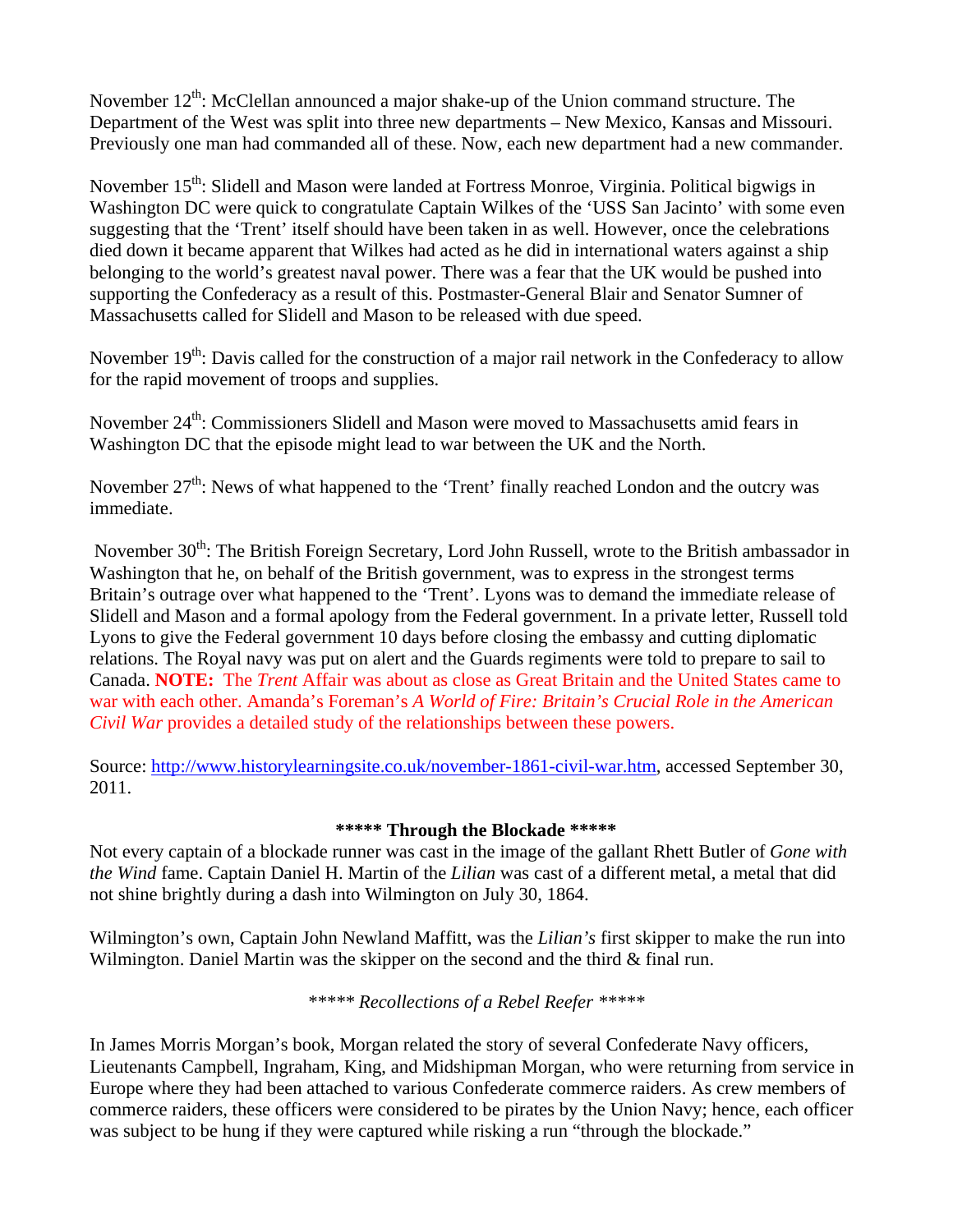According to Morgan's account, the Confederate naval officers made their way by private steamers from Liverpool to Halifax, Nova Scotia, and on to St. George, Bermuda. They boarded the *Lilian* for the final leg of their journey back into the Confederacy. It was on the *Lilian* where Morgan met the biggest "braggart and blowhard as ever commanded a ship."

When fifty miles from the Cape Fear, the *Lilian* was sighted and chased by the steam sloop-of-war, USS *Shenandoah.* Captain Martin, reported to be "already in his cups," squandered the *Lilian's* speed advantage by steering a course that allowed the pursuing *Shenandoah* to fully utilize her full spread of sails. Martin "went below and stored several big drinks of brandy under his vest, and then coming on deck, in a spirit of braggadocio, hoisted the Confederate flag." Lieutenant W.P.A. Campbell ordered his companions to go below and don their uniforms and side arms – if they were to be captured, they would be so as officers of the Confederate Navy.

The *Shenandoah's* gunners began firing on the *Lilian* and they soon had the range of the blockaderunner. When a shot hit the *Lilian's* paddlebox on which Martin was standing, Martin screamed that the flag should be lowered , "I will not have any more lives sacrificed." Lieutenant Campbell reacted to Martin's intended surrender by calmly saying:"Captain, if you want to give up this boat, turn her over to me. I will not allow you to surrender her. These officers are branded as pirates, and according to President Lincoln's proclamation may be hung if captured."

The tension among the crew and passengers on the *Lilian* heightened as the gunners on the *Shenandoah* continued to cause damage to the delicate blockade-runner. The engine room crew fled onto deck after a boiler was hit and its super hot steam escaped with a roar. Captain Martin shouted to Campbell, "If you are going to take my ship, take her!" Martin then disappeared into relative safety below deck. Campbell turned to his officers and calmly ordered them to kill any man who attempted to lower their flag.

The chief engineer informed Campbell that he would be able to maintain steam on the remaining boilers. Their speed had been reduced by a third, but they could still keep up their attempted escape. He also informed the lieutenant that he had previously been a prisoner of the Union Navy and he and his men had no desire to endure that fate once again. According to Morgan, the crew cheered when they heard their chief engineer's remarks.

Campbell ordered a course change that forced the *Shenandoah* to take in her sails. This maneuver allowed the *Lilian* to maintain their lead on their pursuer; however, they were forced to go in close to the pounding surf. As night fell, Campbell took the *Lilian* as close to the shore as possible and he headed her southward toward the protection of Fort Fisher's guns. They had escaped the guns of the *Shenandoah*; however, the *Lilian* was not swift enough to make the inlet that night*.* As the sun rose the next morning, several of the Union blockade ships spotted the *Lilian* and they opened fire on the already damaged runner. Campbell ordered that all available speed be gotten from the remaining boilers and that the ship be taken under the fort's guns without delay. Campbell and the *Lilian* were lucky for they soon dropped anchor and their pursuers heeded the menace of Fort Fisher's gunners.

Where was Captain Martin during the running fight for his ship? According to James Morris Morgan, Captain Martin was dead drunk in his bunk with an empty brandy bottle by his side. Where was Martin when officers from Fort Fisher arrived to welcome the *Lilian* to safety? Again according to Morgan, Martin received the visitors and when told that the *Lilian's* dash through the blockade had been one of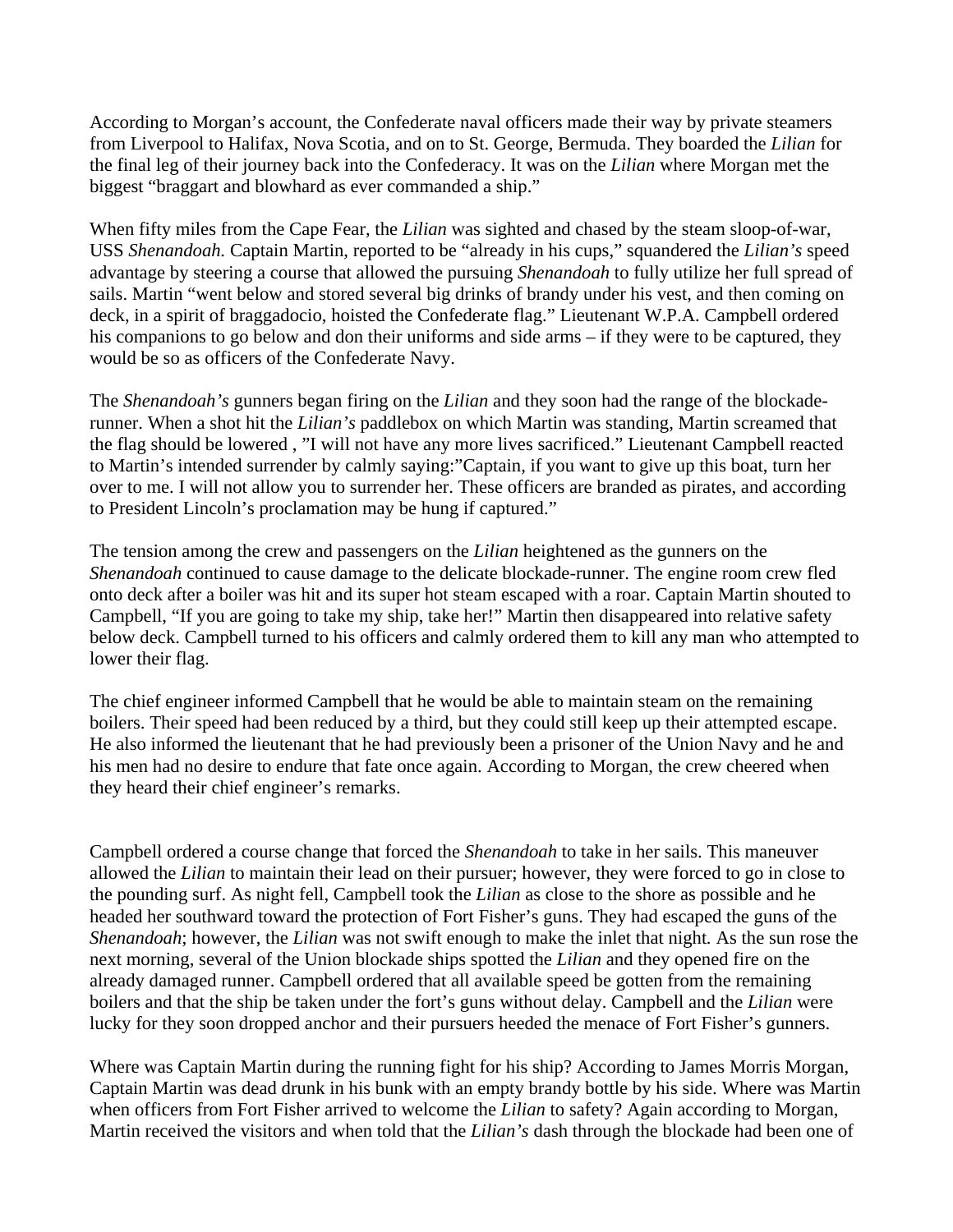the most daring they had seen, Martin modestly replied: "Oh, it was nothing; we have to take chances in our business!" Morgan also reported that Lieutenant Campbell witnessed the exchange but remained silent as to his part in the daring dash.

James Morris Morgan was not satisfied with his depiction of Captain Martin's behavior during the *Lilian's* return to Wilmington. In his memoir, Morgan included the story of Martin's surrender of the *Lilian* on its first voyage after it was repaired while in port. Morgan also used reports by Captain Ridgely, commander of the *Shenandoah*, which detailed the chase and the 140 shots fired by the Union ship. Ridgely said, "He was a bold blockade-runner and flew the rebel flag as long as we could see him …." As told by Morgan, the boldness of which Ridgely spoke was not that of Captain Martin but of the Lieutenant W.P.A. Campbell, Confederate States Navy, who had taken control in the midst of the crisis.

From *Official Records of the Union and Confederate Navies in the War of the Rebellion*, Morgan included parts of an interview by a Union officer who questioned the captain of the *Lilian* after its capture*.*

My name is Daniel Martin, a native of Liverpool, England…….. Was three weeks in Wilmington repairing boiler injured in chase…… The Confederate colors were hoisted by some of the passengers,,,,,,,

Source: James Morris Morgan, *Recollections of a Rebel Reefer* (Boston and New York, Houghton Mifflin Company, Cambridge Riverside Press, 1917), 190-196.

In Stephen R. Wise's *Lifeline of the Confederacy: Blockade Running During the Civil War,* a somewhat different story evolved from the details of the July voyage. Martin was faced with a mutiny of his crew as it departed from St. George. Martin and his officers called for help from a passing vessel; the troublesome firemen were subdued until they cooled down. Given the choice of imprisonment or returning to work, the disgruntled firemen resumed their duties and the *Lilian*  continued with its voyage.

As the *Lilian* approached the Cape Fear, Martin and his "merry" men did encounter the USS *Shenandoah* and a chase was begun. When a boiler collapsed or was hit by shot from the *Shenandoah*, the fireman again refused to work. Martin met the mutinous crewmembers armed with a pistol in one hand and a bottle of brandy in the other. Martin, fortified with good brandy, forced the firemen back to work.

The story of the *Lilian* was the same until the battered ship entered into the Cape Fear River. Maybe Martin received welcomes and admiration from Fort Fisher's officers, however, Martin and the *Lilian* **did** receive two warming shots from Fort Anderson's guns when he failed to stop for inspection.

Source: Stephen R. Wise, *Lifeline of the Confederacy: Blockade Running During the Civil War* (Columbia, South Carolina, University of South Carolina Press, 1988), 159-161.

Somehow these stories reminded me of Lloyd Bensen's 1988 remark to Dan Quayle about a Quayle comparison to Jack Kennedy. "I knew John Maffitt. John Maffitt was a friend of mine. Captain Martin, you are no John Maffitt!"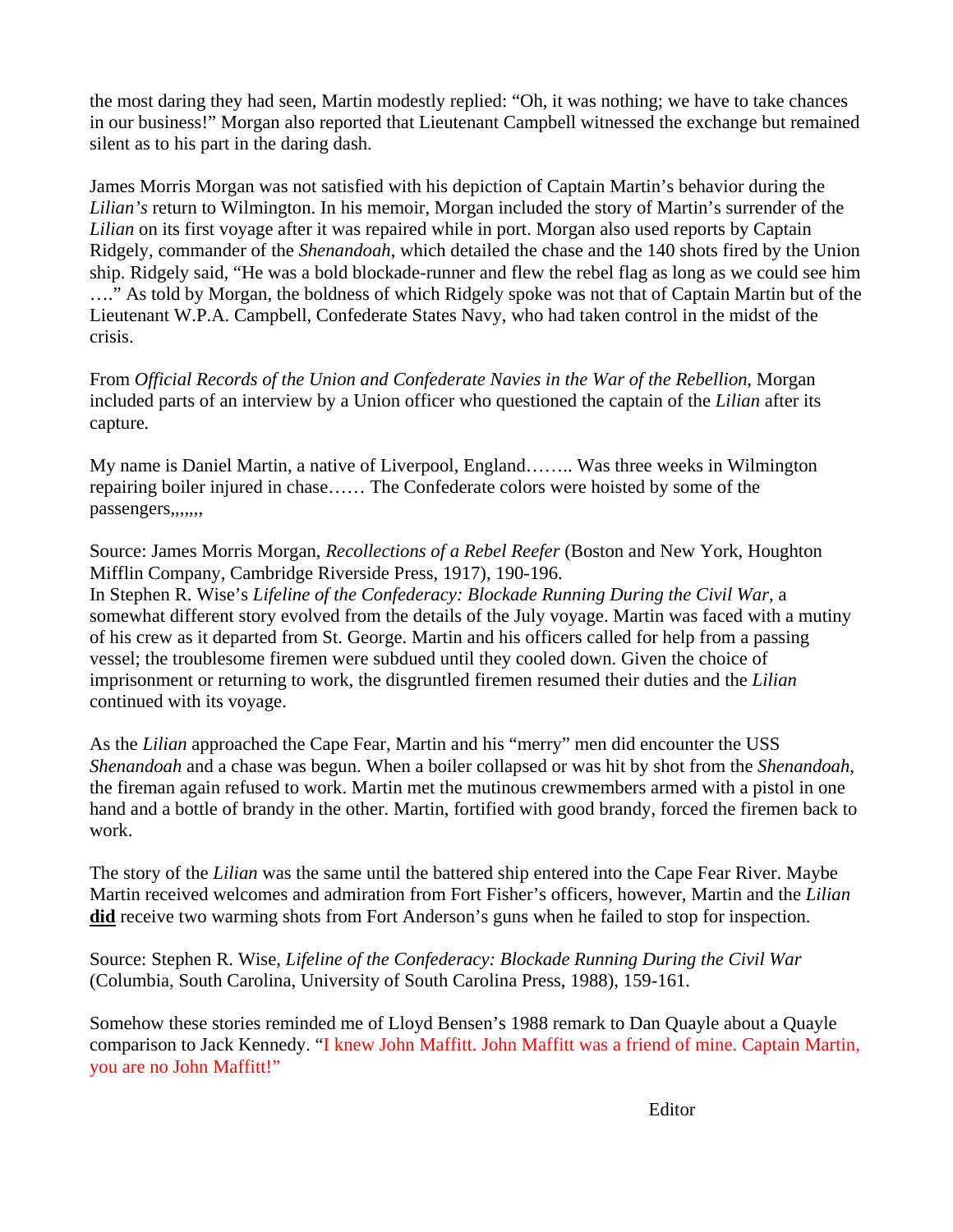## **\*\*\*\*\* Concise Military Writing \*\*\*\*\***

While much writing in official Civil War reports and individual participant recollections were long on flowery and protracted language, not everyone succumbed to the tendency to over report. Member **Lance Bevins** provided the following exchange that showed that some soldiers knew how to state facts and let them stand on their own merits.

To Major General Early:

General: General Jackson desires to know why he saw so many of your stragglers in the rear of your division today?

Signed: A.S. Pendleton, A.A.G

Dear General Jackson:

In answer to your note I would state that I think it is probable that the reason you saw so many of my stragglers on the march today is due to the fact that you rode in the rear of my division.

Respectfully,

Jubal Early Major General

Source: Richard J. Sommers, ed., Vignettes of Military History, volume I (Carlisle Barracks, Pa.: US Army Military History Research Collection, October 1976),

Vignette No. #, contributed by Dr. B.F. Colling, drawn from The Adjutant's Call, Official Publication of the Louisville (Ky.) Civil War Round Table. #67, September 1974, files MHRC.

Editor

**\*\*\*\*\* October Meeting \*\*\*\*\***

**Fort Fisher 1865: The Photographs of T.H. O'Sullivan**



**"Fonvielle entertaining questions!"**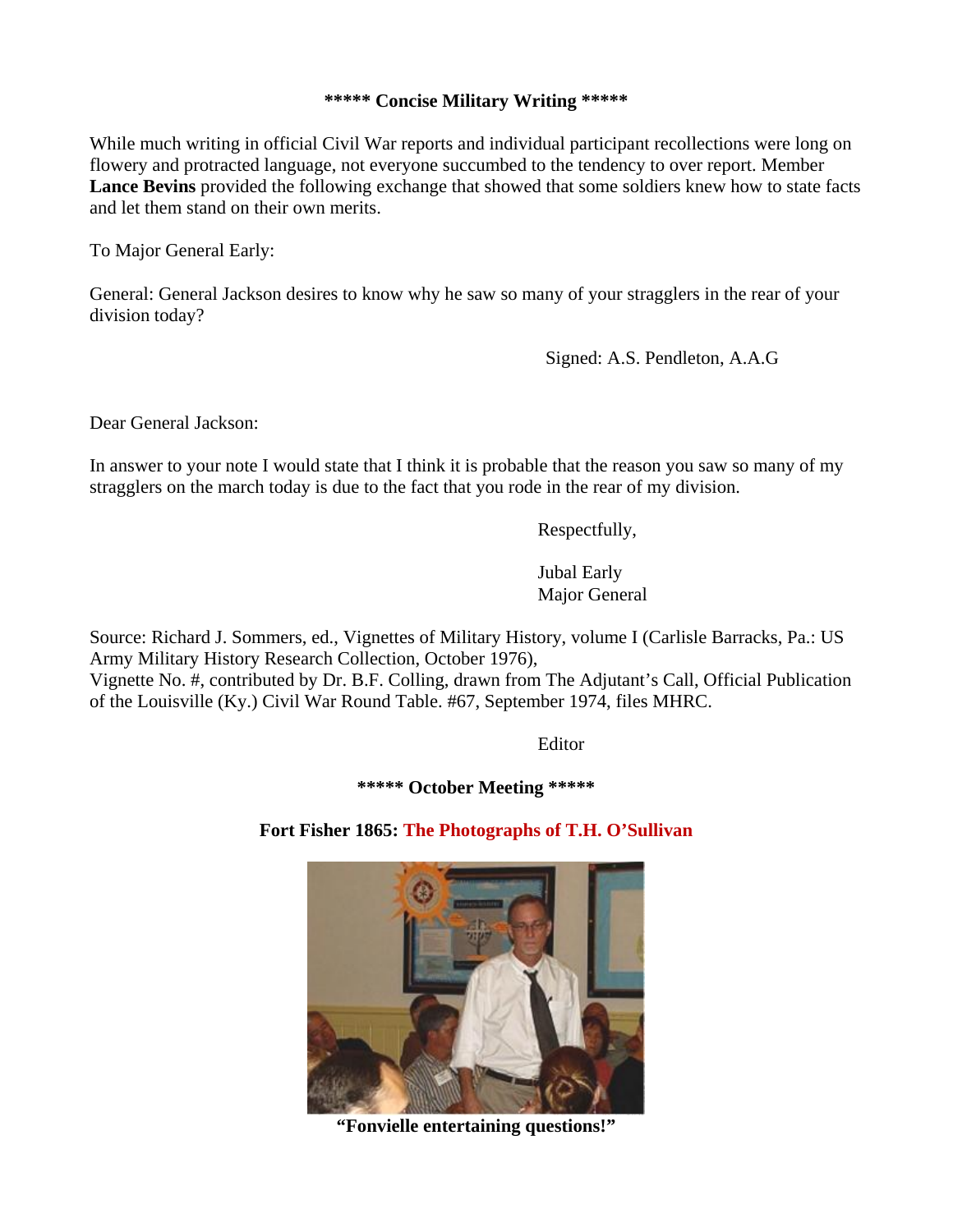**Dr. Chris Fonvielle** provided an interesting presentation that documented the photographic history of Fort Fisher made by Timothy O'Sullivan in early February 1865. Chris told the audience how he had become interested in the 36 photographs that were displayed at the Blockade Runners of the Confederacy Museum where he was curator from 1979 until 1983. With his interest drawn to those photographs, Chris began a thirty year search for previously unidentified photographs that O'Sullivan may have made during his visit to Fort Fisher.



"**Fonvielle at book signing**"

At the instigation of his Chief Engineer (Colonel Cyrus Comstock), Ulysses Grant requested that a photographic record be made to reflect the strength and construction of Fort Fisher. The firm of Alexander Gardner sent one of its experienced assistants, Timothy H. O'Sullivan, to photograph this important military fortification. Fort Fisher had been taken on January 15, 1865; however, Braxton Bragg and Robert F. Hoke's Division held the line about 4 miles north of the fort. O'Sullivan began his assignment under the threat of counterattack by the Confederate troops at Sugar Loaf. Fonvielle noted that Braxton Bragg, as usual, failed to attack and retake Fort Fisher (even thought he had been ordered to do so by Jefferson Davis).

Fonvielle used newspaper reports that placed O'Sullivan at the fort on February 4, 1865. Chris systematically followed O'Sullivan as he made 39 pictures of the various land-face and sea-face batteries and 2 photographs of the Union fleet that attacked the fort. Chris shared his careful examination of each photograph that revealed much about the activities that the Union forces performed to make the fort secure against any Confederate counterattack. The Union forces rebuilt the palisades and remounted cannons that had been damaged by the heavy naval bombardment of January  $13 - 15$ .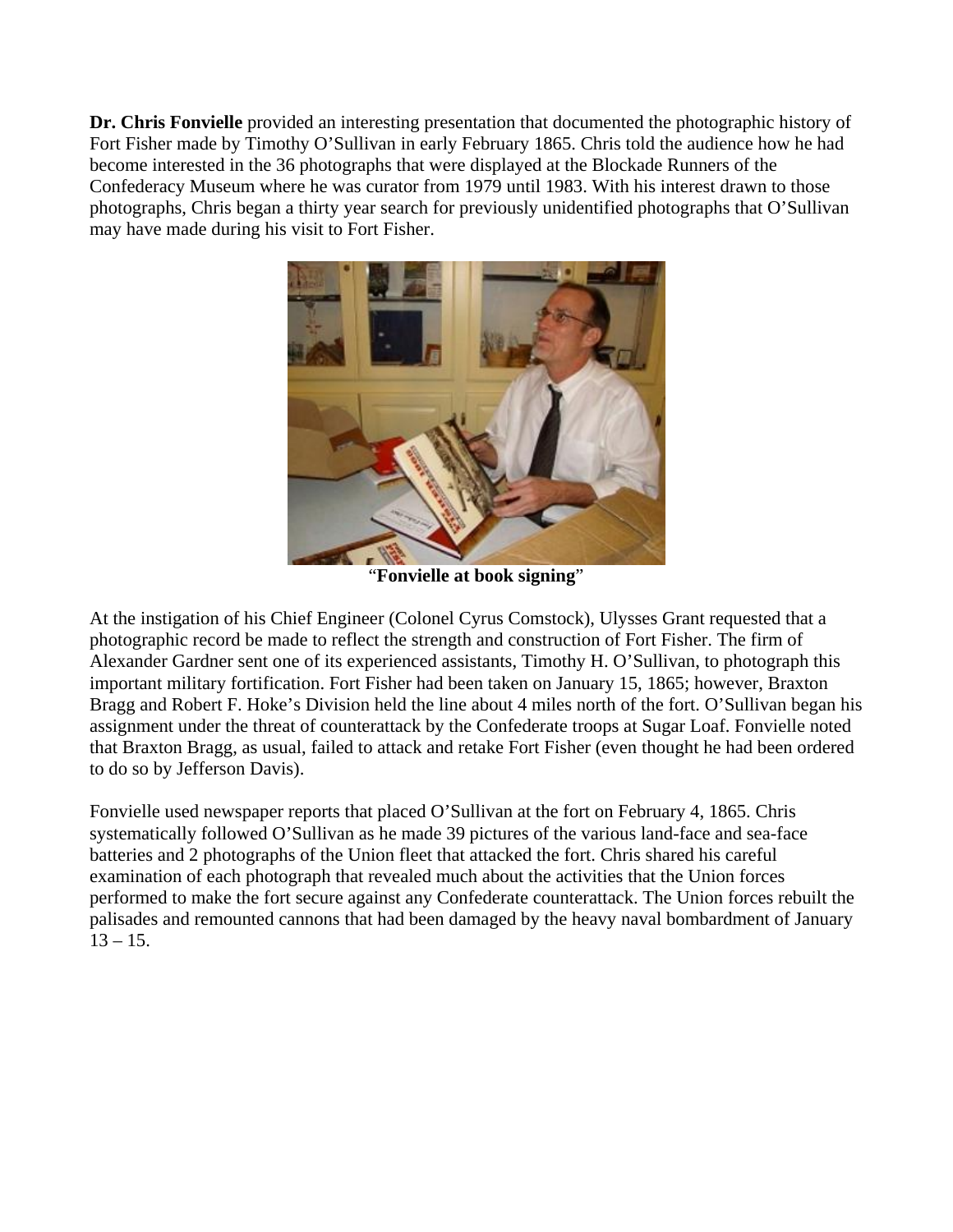

**The Mound Battery** 

For more details and stories about Fort Fisher and O'Sullivan, Fonvielle's book, *Fort Fisher 1865: The Photographs of T.H. O'Sullivan* provides a great resource to understanding the engineering feat that was accomplished by Confederate engineers from the fort's beginning in April 1861 until its fall on January 15, 1865.

Source of O'Sullivan photo: http://www.nchistoricsites.org/fisher/osullivan-shep-bat2.htm accessed October 17, 2011.

## **\*\*\*\*\* Comments and Suggestions \*\*\*\*\***

Comments and suggestions to make the Cape Fear Civil War Round Table and "The Runner" more relevant to your Civil War experience are welcomed. Send them to me at [tpwinstead@gmail.com.](mailto:tpwinstead@gmail.com) Please include "CFCWRT News" in your Subject line.

# **\*\*\*\*\* Trivia Question Answers November 2011 \*\*\*\*\***

**1 -** On April 15, 1861, President Abraham Lincoln issued a proclamation calling for 75,000 volunteers "to cause the laws to be duly executed." Smith D. Atkins, States' Attorney for the Fourteenth Judicial Circuit of Illinois, was in the courtroom on April 17 when a telegram was received that announced Lincoln's proclamation. Atkins, an ardent supporter of Lincoln during the 1860 presidential contest, immediately took action in support of the president. What action did Atkins take? Smith D. Atkins prepared an enlistment roll, added his name at the top of the roll, and announced his decision to the Court and jury that he was prepared to serve in the Union Army. He then left the unresolved case in the hands of another attorney and went into the streets of Freeport to find additional volunteers. By the end of the day, Atkins had gained 100 names to his enlistment roll. These three months volunteers became Company A of the 11<sup>th</sup> Illinois Infantry. Smith Dykins Atkins was elected to be Captain of the company.

Source:

[http://www.accessgenealogy.com/scripts/data/database.cgi?file=Data&report=SingleArticle&ArticleID](http://www.accessgenealogy.com/scripts/data/database.cgi?file=Data&report=SingleArticle&ArticleID=0000098)  $=0000098$ , accessed October 10, 2010.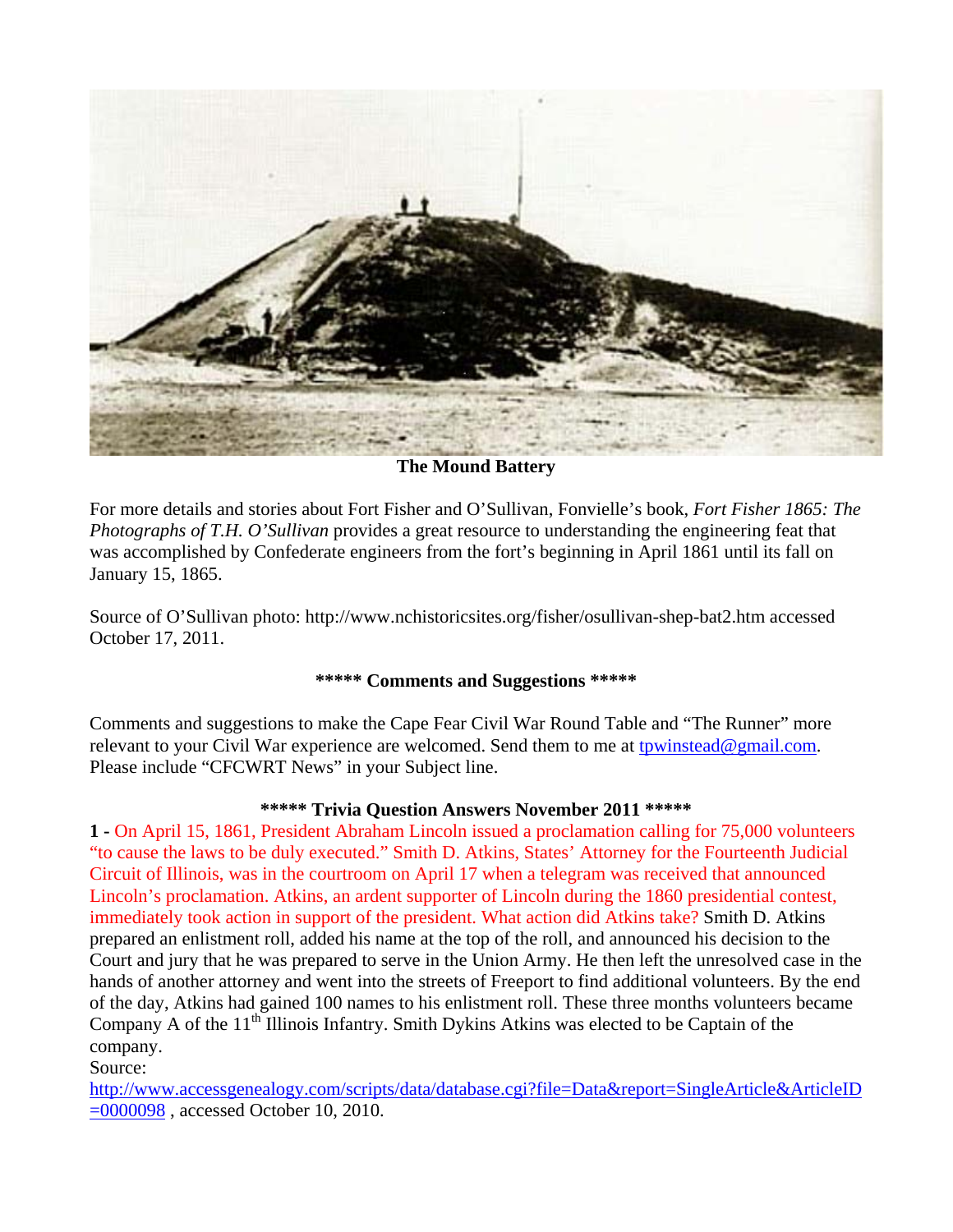**2 –** Atkins saw early service at Fort Donelson and Pittsburg Landing where he received notice for his personal bravery and conspicuous service. After his resignation for ill heath and a period of convalescence, Atkins returned to the army and progressed in rank. By the beginning of the Atlanta Campaign of 1864, Colonel Atkins was in command of a cavalry unit. Atkins was in command of Judson Kilpatrick's 2nd Brigade when Sherman began his March to the Sea. By the time Sherman took Savannah, Atkins had become a Brevet Brigadier General. At what location in North Carolina did Atkins find himself in a difficult "gap" that required his skills as a leader? As Sherman advanced into North Carolina, Judson Kilpatrick decided to divide his force and send them on divergent routes to interfere with William Hardee and Wade Hampton's Confederate column of march toward Fayetteville. On the night of March 9, 1865, Atkins and the  $2<sup>nd</sup>$  Brigade found themselves between Hardee's infantry and Hampton's long cavalry column as all made their way toward **Monroe's Crossroads**.

### "We had filled the gap in the Rebel column," recalled a member of the 92nd Illinois. One of Joe Wheeler's staff officers mistook Atkins's brigade for Rebels. Hoping to hurry the Southern column along he moved in while cursing the laggard cavalry to pick up the pace. The aggravated Federals promptly captured him. Fearful that their cover had been blown, Atkins dismounted his men, deployed a section of artillery, and waited for an attack that never materialized. His deployment in the darkness prevented him from pushing on until morning. March  $10<sup>th</sup>$  would bring another surprise for Atkins and especially his boss, Judson Kilpatrick; however, that is another story.

Source: Eric J. Wittenberg, *The Battle of Monroe's Crossroads: And the Civil War's Final Campaign* (New York, Savas Beatie LLC, 2006), 128-130.

**3** – John M. King, soldier in the 92<sup>nd</sup> Illinois, remembered Smith Atkins as having "a slick tongue and was fond of speech making." Atkins's skill with speech was evident in that he could talk the daughter of a Southern slaving owning family into marrying him and moving to Illinois. Who else in the Swain family did Atkins likewise convince to relocate to Illinois? Richard Caswell Swain, Ella Swain's brother, had been an assistant surgeon in the 39<sup>th</sup> Regiment of N.C. Troops, but he had experienced difficulties in establishing a practice after the war. At the urging of his brother-in-law, Swain moved to Illinois during 1868 and began a medical practice in Carroll County. Swain was killed while attempting to board a train on January 29, 1872. Swain was honored by his descendents and members of the Fourth Texas Infantry at a ceremony held in the Freeport City Cemetery on July 23, 2011. Source: Eric J. Wittenberg, *The Battle of Monroe's Crossroads: and the Civil War's Final Campaign* (New York, Savas Beatie LLC, 2006), 19.

Pam VanDeburgh, "Civil War Vet to get new grave marker," Freeport, Illinois *The Journal-Standard,*  June 4, 2011.

**4 –** After the *Lilian* was captured off Wilmington on August 24, 1864, Acting Volunteer Lieutenant Thos. C. Dunn of the United Sates Navy questioned the captain, mate, and chief engineer of the captured ship. Dunn's examination of these officers learned what each man would be paid for successfully running through the blockade. What was each man to have been paid for their run?

Captain Daniel Martin was to have received **\$3,000**; Mate George Gowanlock was due **\$600**, and Chief Engineer Francis Skuse **\$800** for the trip. It should be noted that all three men were Her Majesty's subjects. These "examinations" as Dunn called them in his report to Acting Rear-Admiral S.P. Lee can be read in full in the *Official Records of the Union and Confederate Navies* Series I, Vol. 10, pages 393-395.

What are these payments worth in today's dollars? **\$43,000, \$8,590, and \$11,500** -respectively. Note: These amounts were generated using the Consumer Price Index as the computation tool.

The rate of pay for running the blockade was a lure for the men who assumed some risk. The foreign captains and crews seldom took chances like the Confederate Navy officers who commanded many of the blockade runners. John Maffitt, John Wilkinson, and Michael Usina were examples of Confederate Navy officers who showed a strong sense of duty to bring their ships and needed supplies safely to